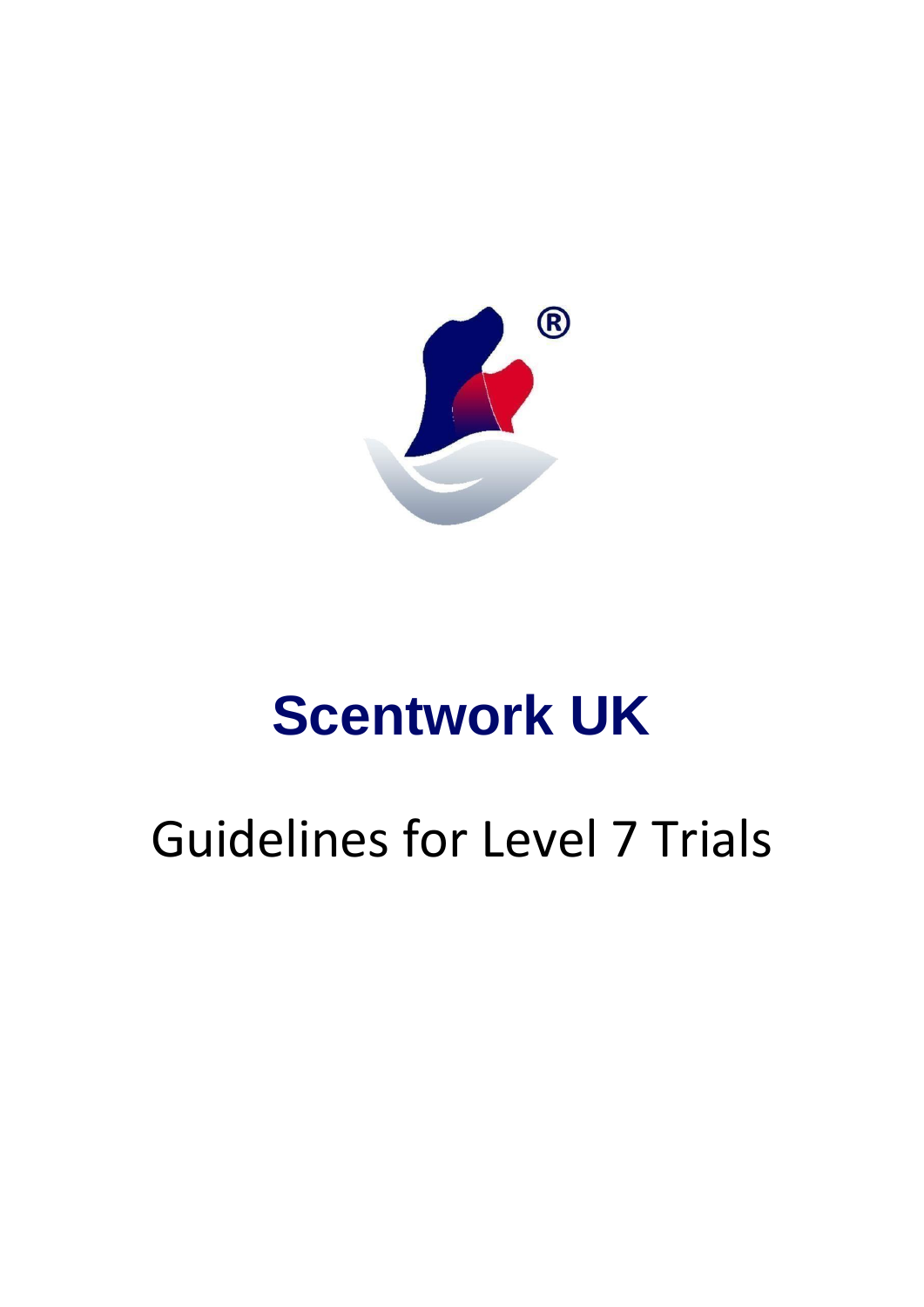

#### **The Test involves 3 timed searches**

- 1. The dog to find 9 out of 12 scented articles hidden within 3 search areas, two of which will be interior and one exterior.
- 2. Target scents will be cloves, gun oil and truffle oil.
- 3. Each search area will contain one 'unscented' decoy article (see guidelines)
- 4. The length of time allowed for each search will be determined by the number of scented articles in each area. A rough guide is one minute per scented item hidden.
- 5. The handler will **NOT** know how many scented articles per area and how much time they have.

#### **Marking System**

10 points for each scented item found **120 marks** 

10 'Bonus points' will be available per search area and will be awarded to those teams who find all the scented articles AND declare that all the scented articles have been found before the allocated time has been reached **30 marks**.

**Total 150** 

1

i<br>I

 $\ddot{\phantom{0}}$ 

.

i<br>I

Up to 5 Marks will be deducted for:

- Fouling in any of the search areas and 5 marks for each fouling offence
- Feeding and rewarding in the search area, verbal rewards are acceptable
- Swallowing articles

Up to 2 Marks will be deducted for:

- Minor trashing of the items
- Moving or touching items without permission
- Re-tasking the dog to search/indicate again, after calling the alert, if the judges asks "where?"

l, Minor marks (1 point and less) will be deducted for: the handler pulling the dog away from the hidden scent, the handler getting in the dogs way, lack of systematic coverage of the search area, the dog spending a lot of time not searching the items under test, over use of verbal corrections.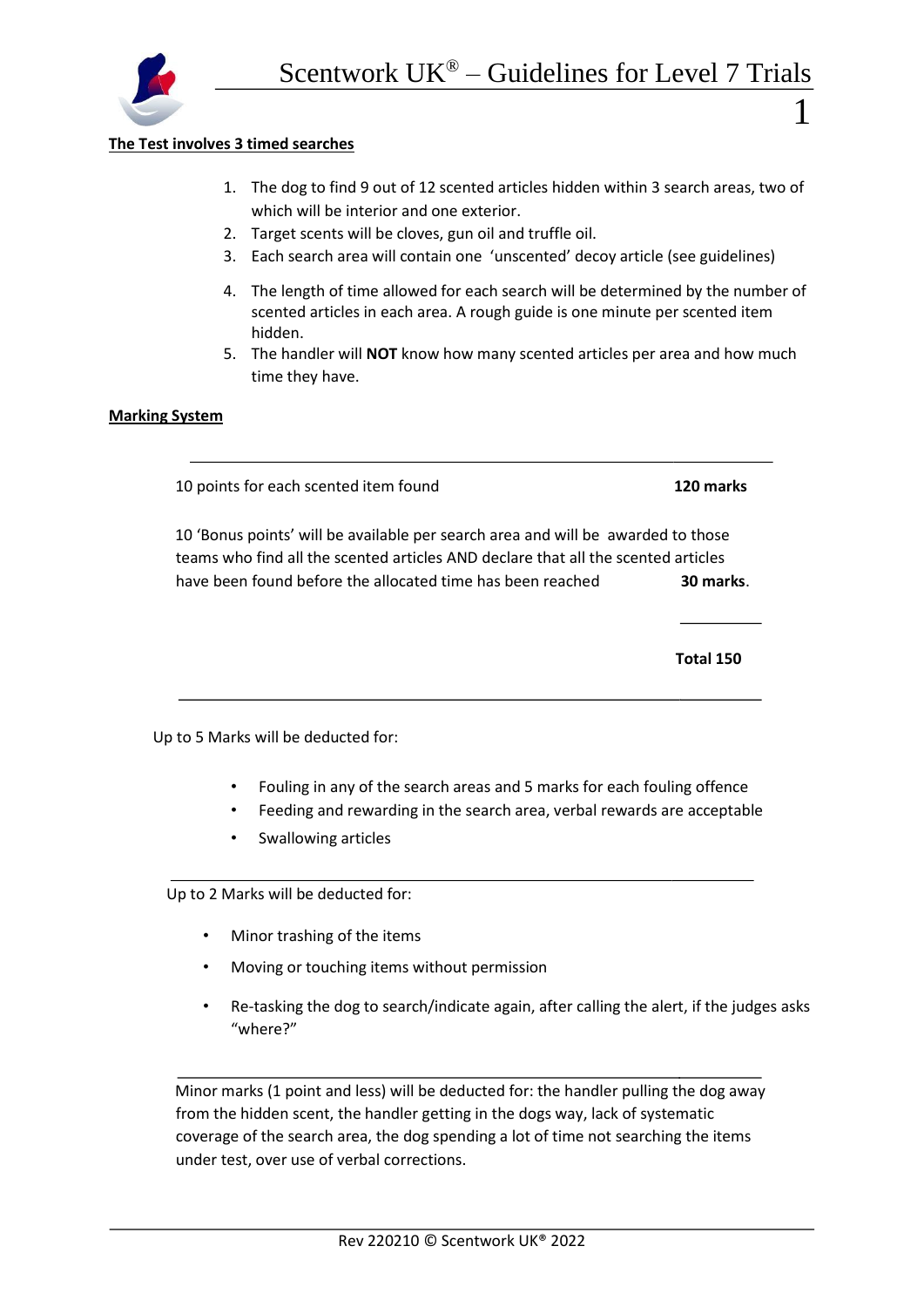

 $\mathcal{D}_{\cdot}$ 

l,

**Please note that the above deductions are the only deductions that can be used when judging a L5-8 trial** 

• **Disqualification:** more than 3 false alerts, including those called on the 'unscented' decoys, throughout the 3 search areas.

**Pass Mark 90** 

#### **In order to qualify, competitors must:**

- (1) find a minimum of 9 articles and
- (2) have a minimum of 90 marks **after any deductions**

Certificates of merit will be awarded to those that pass and in addition there will be rosettes from 1st to 4<sup>th</sup> awarded to those with the highest marks. In the event of a tie the team with the fewer false alerts will be the winner. If there is still a tie the team with the fastest time will be the winner.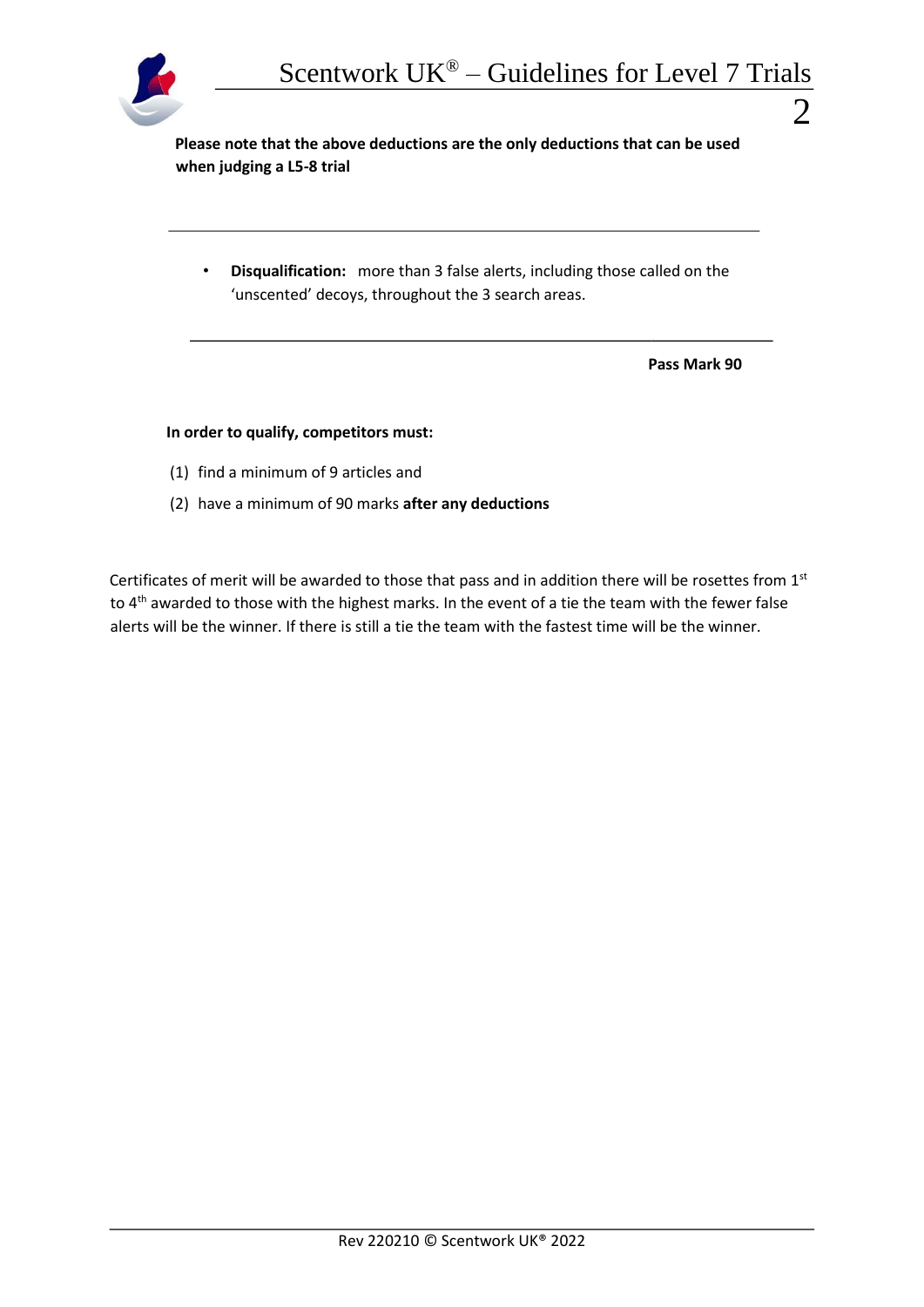

### **General Guidelines**

The team to find 9 out of 12 scented articles within 3 search areas indicating using either an 'active' or 'passive' indication.

The Searches can run in any order.

There will be a draw for each of the tests to determine the running order of the teams.

The search areas will be clearly identified by flags, cones, tape or other identifiers marking the perimeter of the search area. The hides will only be within the designated search area. However, dogs and handlers may move outside of those areas as part of their search.

The dogs can be worked 'on or off' leash and will be decided by the handler.

No items should be touched or moved by the competitor unless the judge gives permission.

The judge will ask the handler when he/she is ready and as soon as the dog's nose passes the start markers the steward will start the stop watch.

Handlers may choose to work the search area from any angle after the dog has crossed the designated start markers.

Calling the 'Alert/Find' – When the handler thinks his/her dog has found the scented article the handler should tell the judge either verbally and/or raising their hand/arm to the judge.

If the judge asks the competitor to confirm 'where' for clarification, the competitor should not send the dog in again but should show the judge by 'pointing' to where the scented article might be hidden. *Marks will be lost if the competitor asks the dog to search for a second time.*

The judge will tell the handler at the time if each 'Alert' is correct or not and the handler and dog team will then continue the search.

The handlers can carry rewards with them during the search but must not reward, other than a verbal reward, within the search area.

The competitor can leave the search area to reward their dog as many times as they wish but the clock will not be stopped.

The competitor will be told after the search how many scented articles were found and how many deductions were lost. It is the responsibility of the competitor to point out any discrepancies at the time as marks cannot be changed from then after.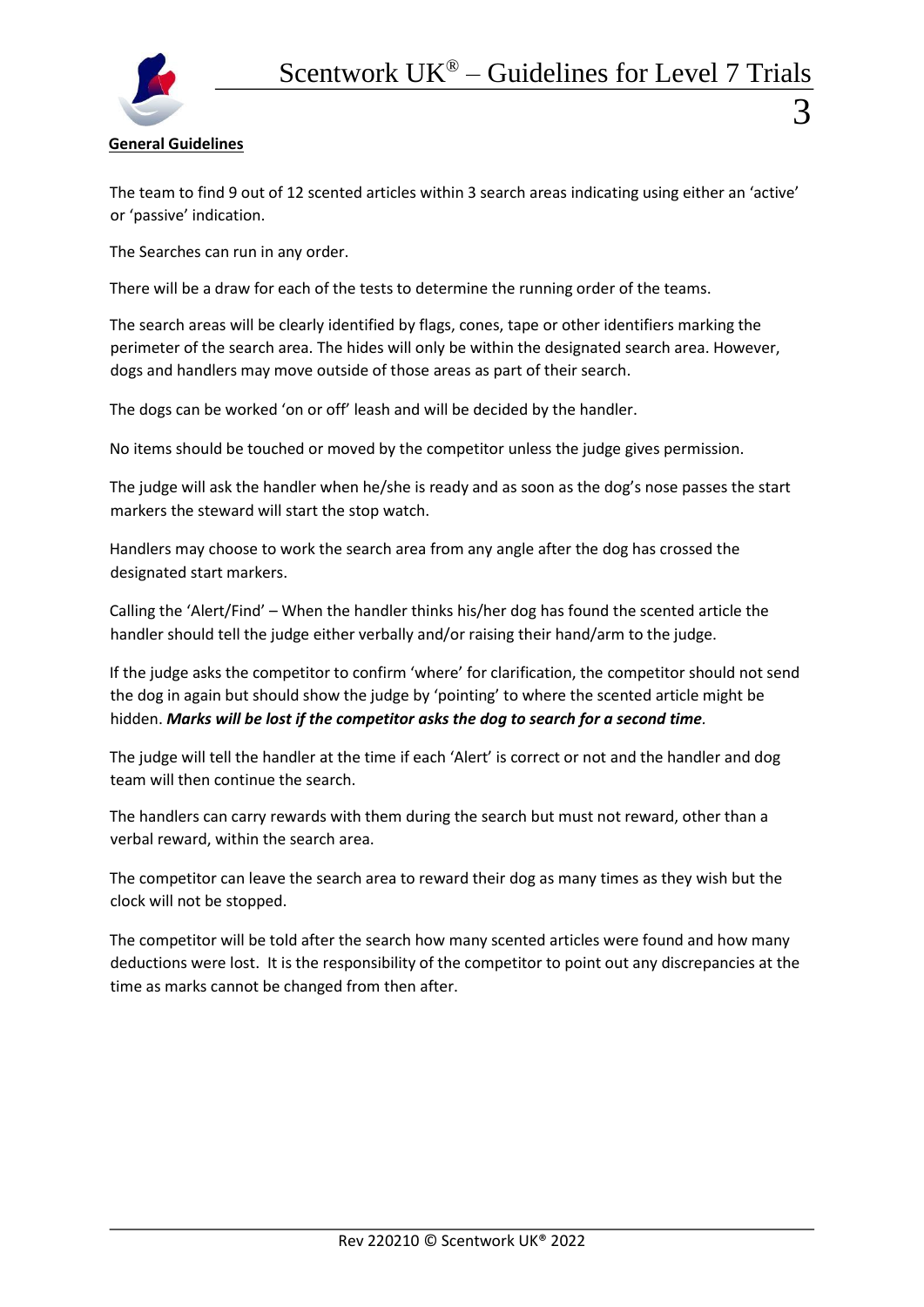

**Judges Guidelines** 

The judge will decide how many scented articles should be hidden per search area.

Scented articles in the 'Exterior search' should be hidden at least 4ft (120cm) from each other.

The judge will hold a briefing before each search showing the competitors the area/s to be searched, what is not to be searched and what items can be moved.

The judge should consider safety especially if using any electrical appliances or heaters when choosing suitable places to hide the scented articles. The judge can remove any items deemed unsafe from any of the three search sites.

Items added to the search areas may or may not be used as places to hide the scented articles.

Articles scent may consist of any material which has been shown to be absorbent to the scent and small enough to be concealed from the handler. Suggested articles are pipe cleaners, hair ties, pieces of wool, wood (drink stirrers), string, velcro strips or pads as well as small pieces of fabric. Scented pieces of material can firstly be placed into a small container although a small section of the material must be exposed.

Scented articles should be placed in the search areas at least 5-minutes before the first competitor runs.

One 'unscented' decoy article will be added to each search area. Decoy 'unscented' articles can be of any material and a small section may be visible to the handler.

If a handler calls the alert/find on a previously found article no marks will be lost and neither will this result in a 'false alert'.

The scented articles must be hidden from view and secured to prevent retrieving as far as possible.

The judge may stop the search in the event of extreme trashing of items, damage to vehicles, and the dog continually leaving the search area, however the dog and handler team will be allowed to continue to search the other search areas.

Every effort will be made to use a 'white dog' prior to testing to check the scent strength and its location. When a 'white dog' isn't available the first dog in the running order will complete the search, after which the judge will determine whether the search is acceptable or not. If the first dog to run encounters unforeseen difficulties, the judge can decide to adjust the search test and the dog/handler team will be allowed re-run at the end of the class.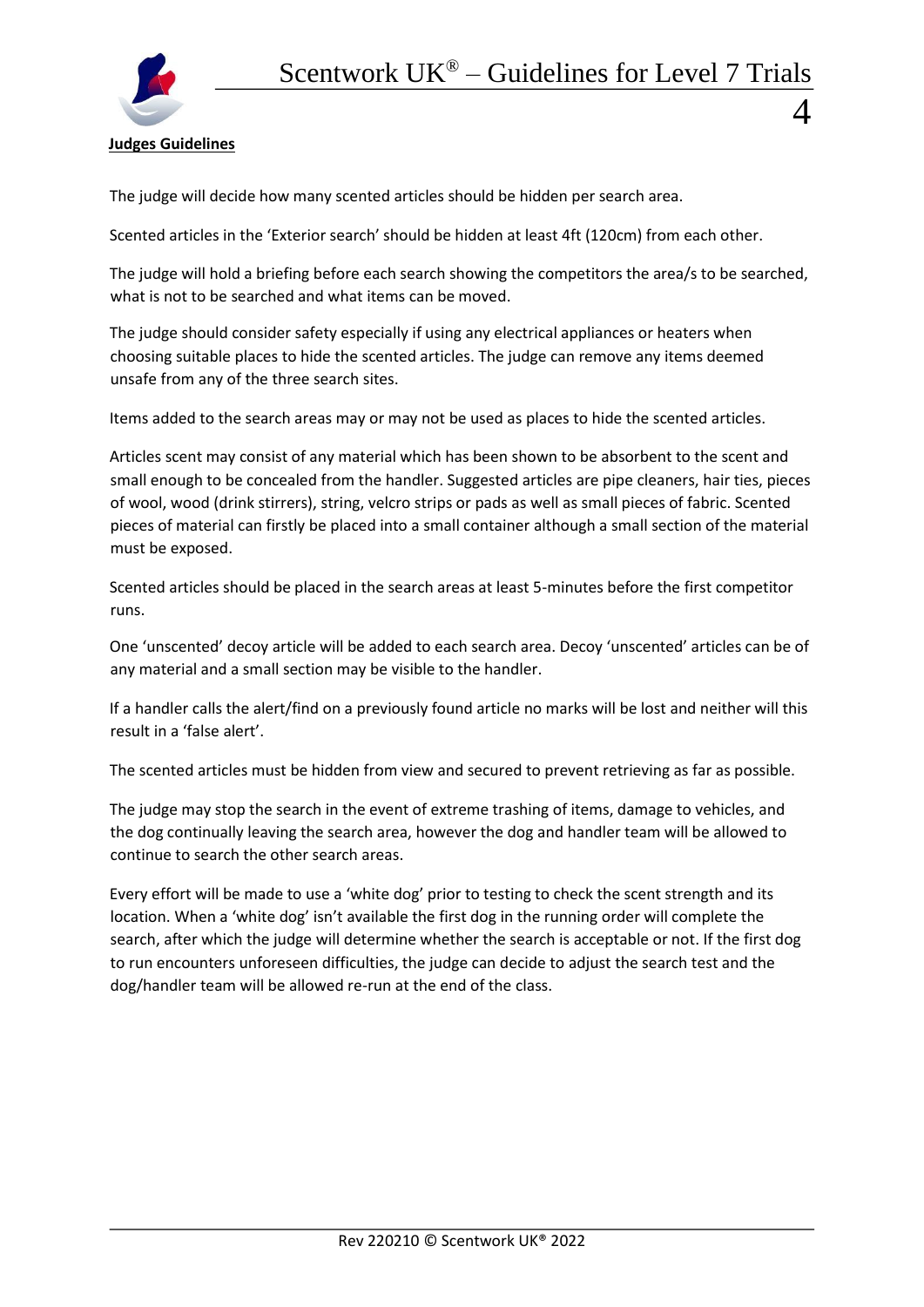

## **1) Interior Searches**

These are typically room-sized environments such as a kitchen, toilets, committee rooms, barns or warehouse space. A search may include several rooms which must be sectioned off using cones, rope or hazard tape.

The search rooms may include items added by the judge as potential search items. The judge must bear in mind safety and workability of the search areas and the judge can remove items deemed not safe.

Scented articles can be placed in the seam of filing cabinets, cupboards, drawers, closed doors, underneath window ledges, dado rails or along skirting boards but must be hidden from view.

The judge should bear in mind, when hiding the scented articles, whether the competing dogs are elderly, small, if any of the dogs have injuries as well as safety.

## **2) Exterior Search**

The test must be conducted outdoors. Example of outside areas would be car park areas, playing fields, car park lay-bys and courtyards.

The ground surface can consist of materials such as grass, gravel, tarmac, artificial grass/fabric.

The search areas will be clearly identified by flags, cones, tape or other identifiers marking the perimeter of the search area.

Scented articles should be hidden at least 4ft (120cm) from each other.

The scented articles will only be hidden within the designated search area. However, dogs and handlers may move outside of those areas as part of their search.

One or two vehicles can be parked within the search area and may or may not be used as a hiding place. The judge should allow extra time by adding one minute per vehicle.

Only the exterior of the vehicle is to be searched and the scented article may be hidden behind a closed door. It is permissible to hide more than one scented article on the same vehicle.

Additional Items can be added and used as possible search sites or removed if deemed unsuitable or unsafe by either the judge or the trials manager.

Natural items such as trees, fencing, walls, and drainpipes are acceptable hiding places although hiding under gravel, soil, grass and similar terrain is not allowed.

The judge should bear in mind whether the competing dogs are elderly, small, if any of the dogs have injuries as well as safety when hiding the scented articles.

If a dog is interfered with by another dog entering the search area, the judge should stop the search and re-start when they feel the search site is safe again to do so. In exceptional circumstances the team will be allowed a re-run.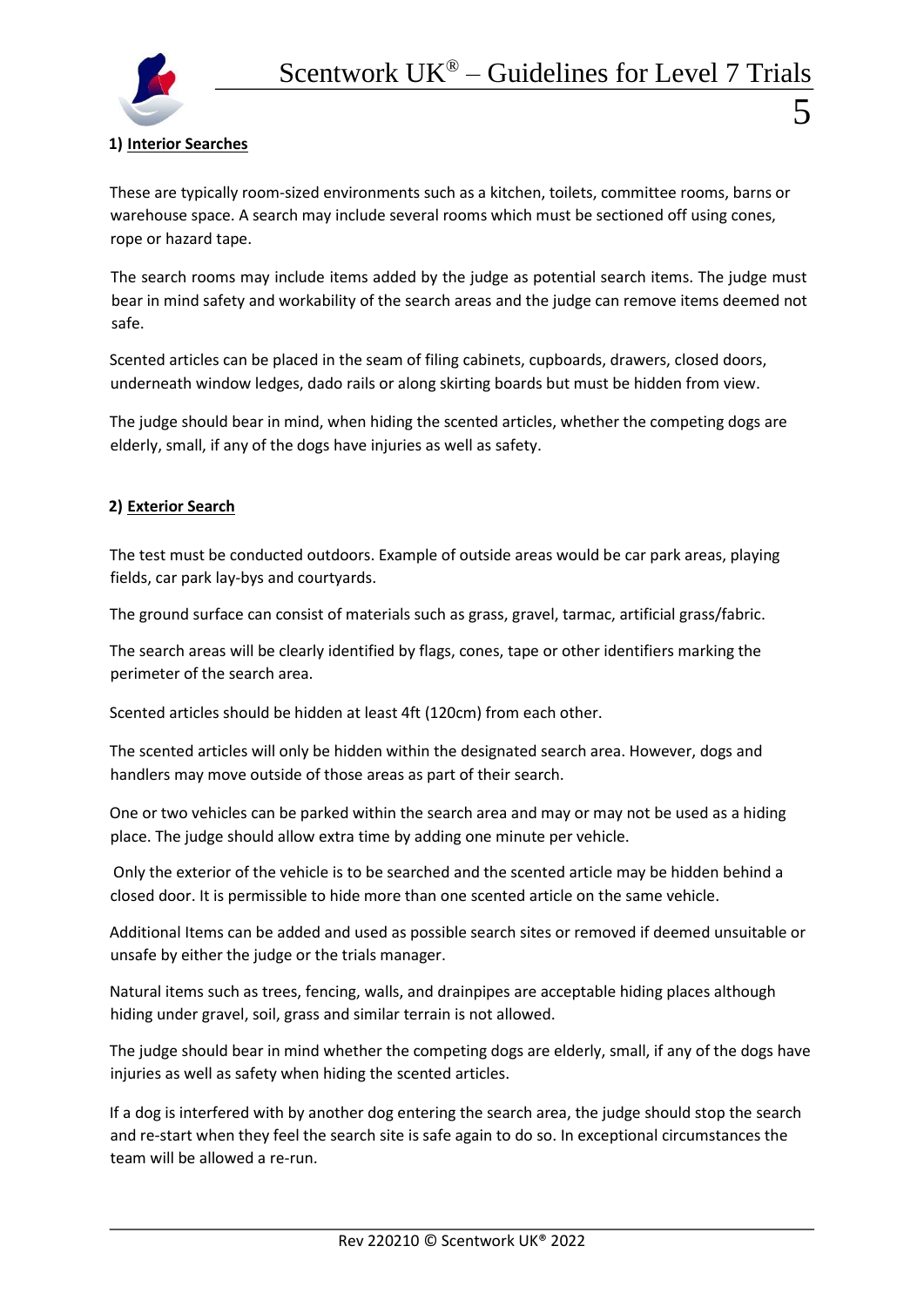

## **Notes:**

**Indication** - The dog can indicate to the handler by expressing 'any' non- destructive behaviour. (see definition of trashing, below). Acceptable indications can include: freeze, stare, sit, down, lick, paw touch, nibbling, nose prod and barking.

**White Dog –** An experienced dog, not entered in the trial, allowed to do a 'pre-run' to test article strength and its location. This dog is not to be owned by anyone entered in the trial.

**Trashing & Fouling** *-* (Please read indication description above) Any behaviour that is excessive or could potentially cause damage to any items including the item that is scented. Behaviours not acceptable will include biting, persistent paw scratching (more than 3 paw contacts in succession) or throwing items around and rough handling of any non-scented items. In the event of a fouling incident, subsequent competitors must be made aware where the fouling incident happened. However, in the event of continuous trashing of items and repeated fouling the test must immediately be stopped by the judge and the handler/dog team 'will' be eliminated from this 'section' (not get any marks for this section) although the dog/handler team shall be allowed to partake in the other exercises.

**Calling the 'Alert/Find' –** Before the test begins the handler should inform the judge how s/he will call the 'Alert/Find', either verbally or a hand signal, when he/she thinks their dog has found an article.

**Rewards**: the competitor is allowed to reward their dog ONLY once they have passed outside of the search area.

**Equipment -**All dogs must wear either a collar or harness whilst under test. Slip leads or a half-check collar are permitted but handling marks will be deducted if used in a corrective manner. Dogs can not wear a 'halti' or any other head collar whilst working. No person shall carry out punitive correction or harsh handling of any dog at any time within the precincts of the competition.

**Replacement of scented articles.** – It will be decided by the judge to replace scented articles for the following reasons: if it has is retrieved, mouthed or damaged in any way.

**Number of dogs entered at a L7 trial.** A competitor may not enter more than one dog in the same level at a L7 trial.

**Entering more than one Level at a trial –** A dog can only be entered in one Level at a trial.

**Eligibility for entry** - Open to teams that have qualified twice at level 6.

Not open to teams who have gained 30 points in Level 7 or have qualified in level 8.

Once a dog & handler team have gained their 'Ex' title in level 7 they can no longer stay in level 7 unless they run NFC.

**Progression** - From January 2021 competitors will need to qualify twice at levels 5,6 & 7 before moving up to the next level. Competitors that have already qualified up to the next level, before 1st January 2021, may move up to that level and from then on, 2 qualifiers will be needed to progress to the next level.